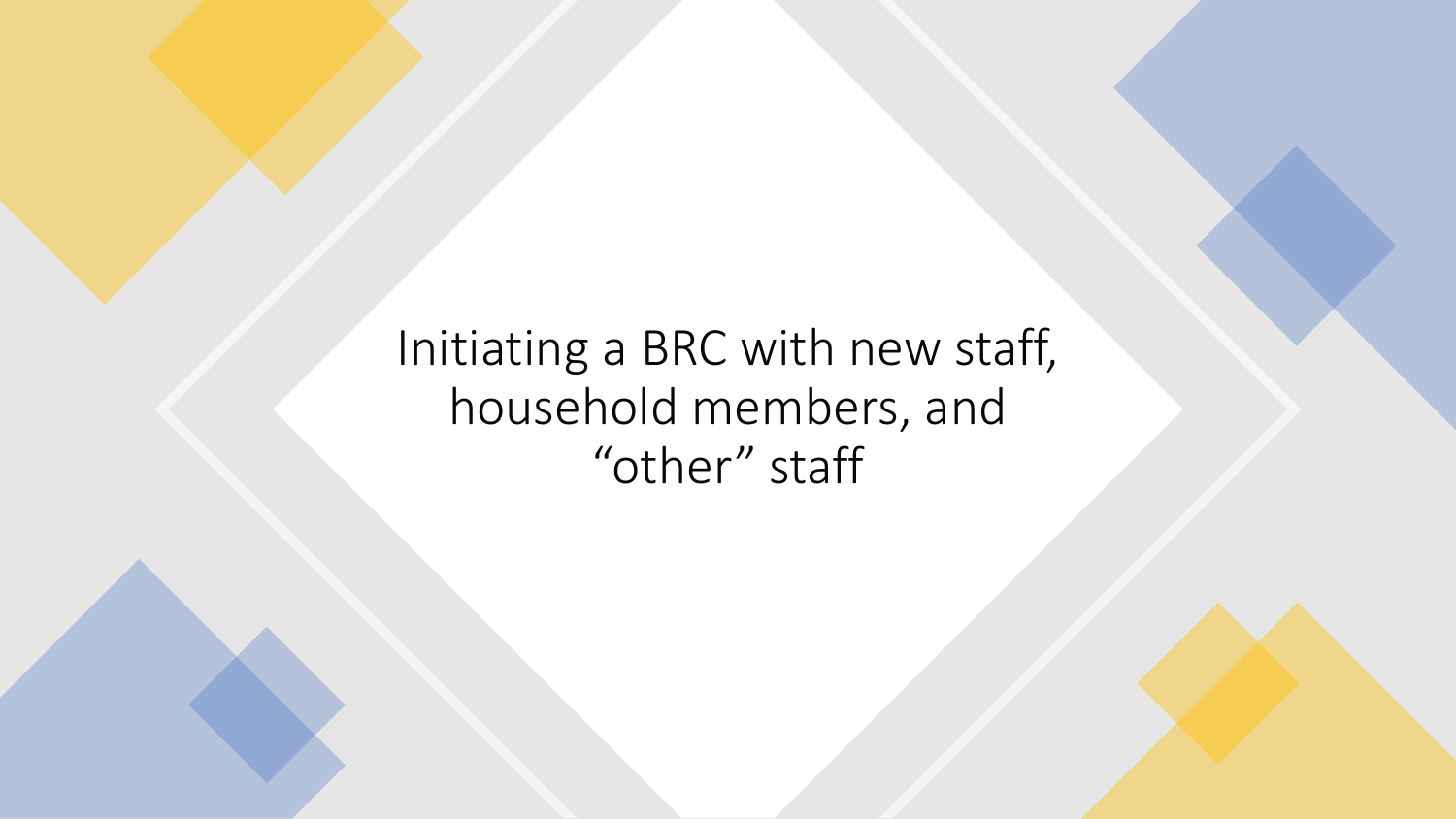It's best to have your new staff person register on the [NHCIS](https://nhpublichealth.force.com/nhccis/s/login/?ec=302&startURL=%2Fnhccis%2Fs%2F)

- Once they register they can link to your program and complete a BRC through the portal, print the forms and complete the process.
- You will be able to track the process of their BRC eligibility determination.

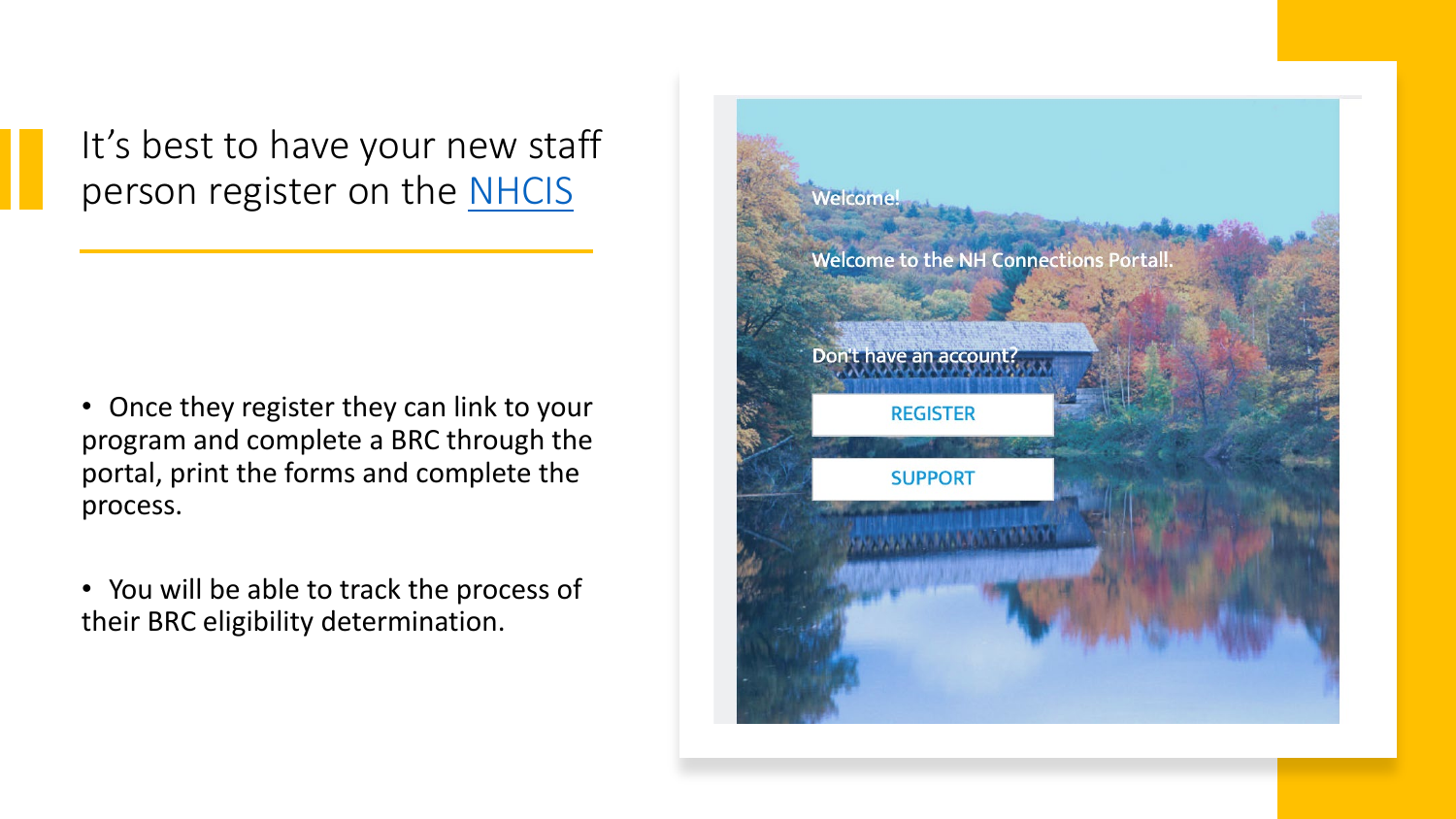## Start by clicking on the Background Record Checks (BRC) tile

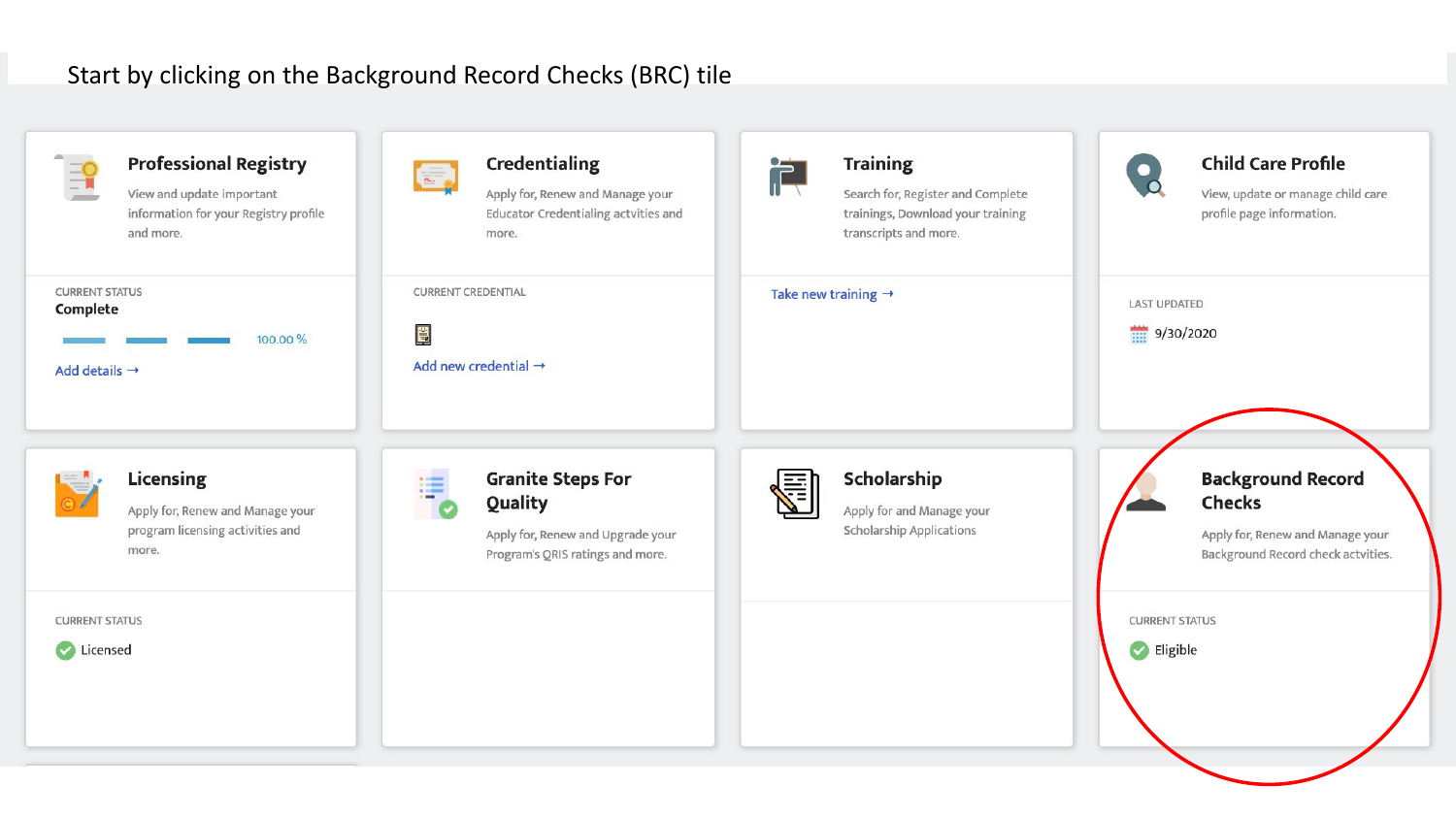

- If you are a family child care provider who needs a background check for a household member OR have staff who would not need a registry account and do not require professional development (cooks, bookkeepers), you can initiate a background check within the system for that individual. For 'Role' you would choose "Other" or "Household Member", and then be able to print out the required documents for them.
- If your new staff is in the NHCIS you can simply find their name when adding new staff through the "Staff Roster."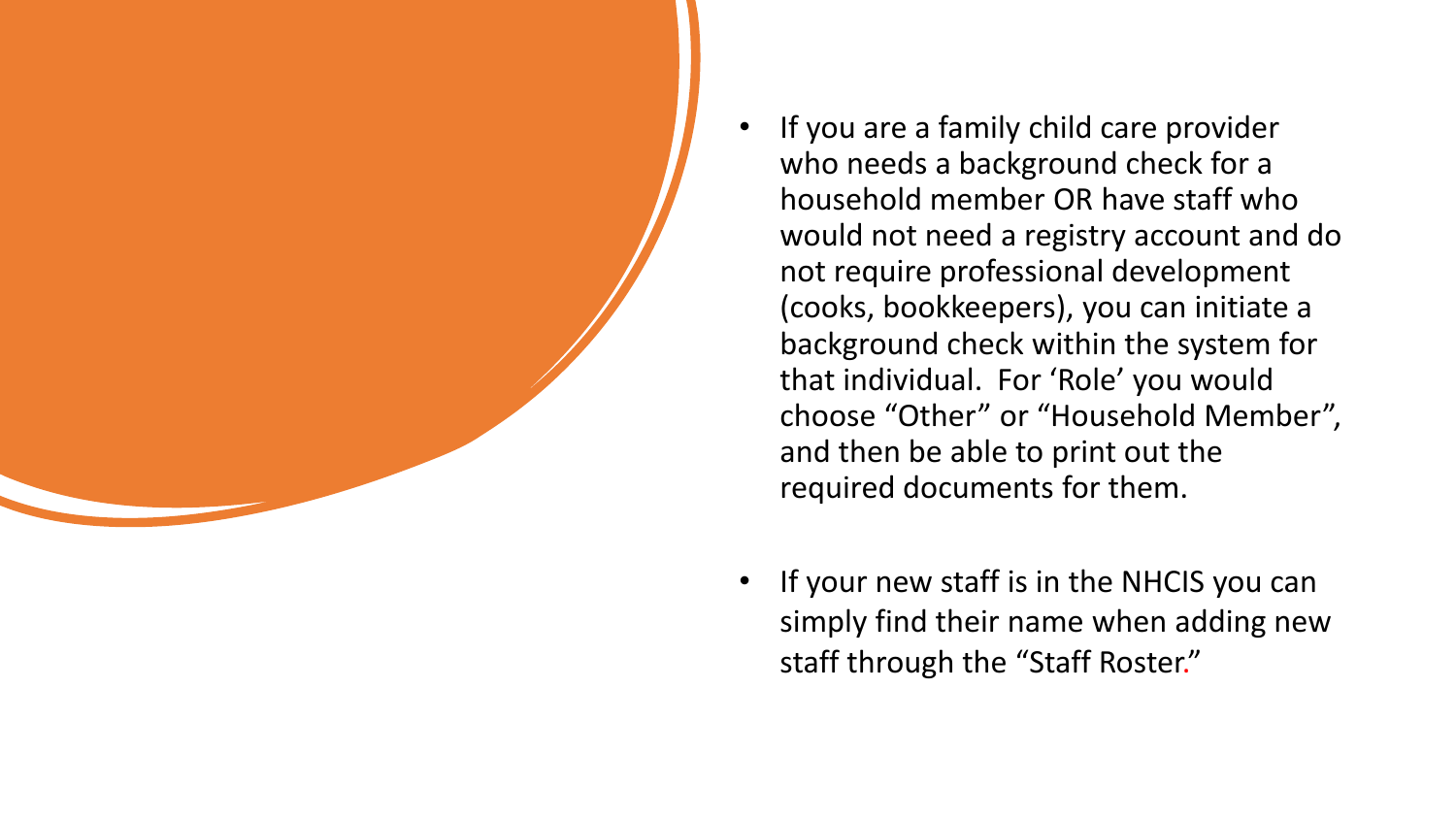From this screen, if you are adding an individual that already has an account in the NHCIS portal, choose "Staff Roster"

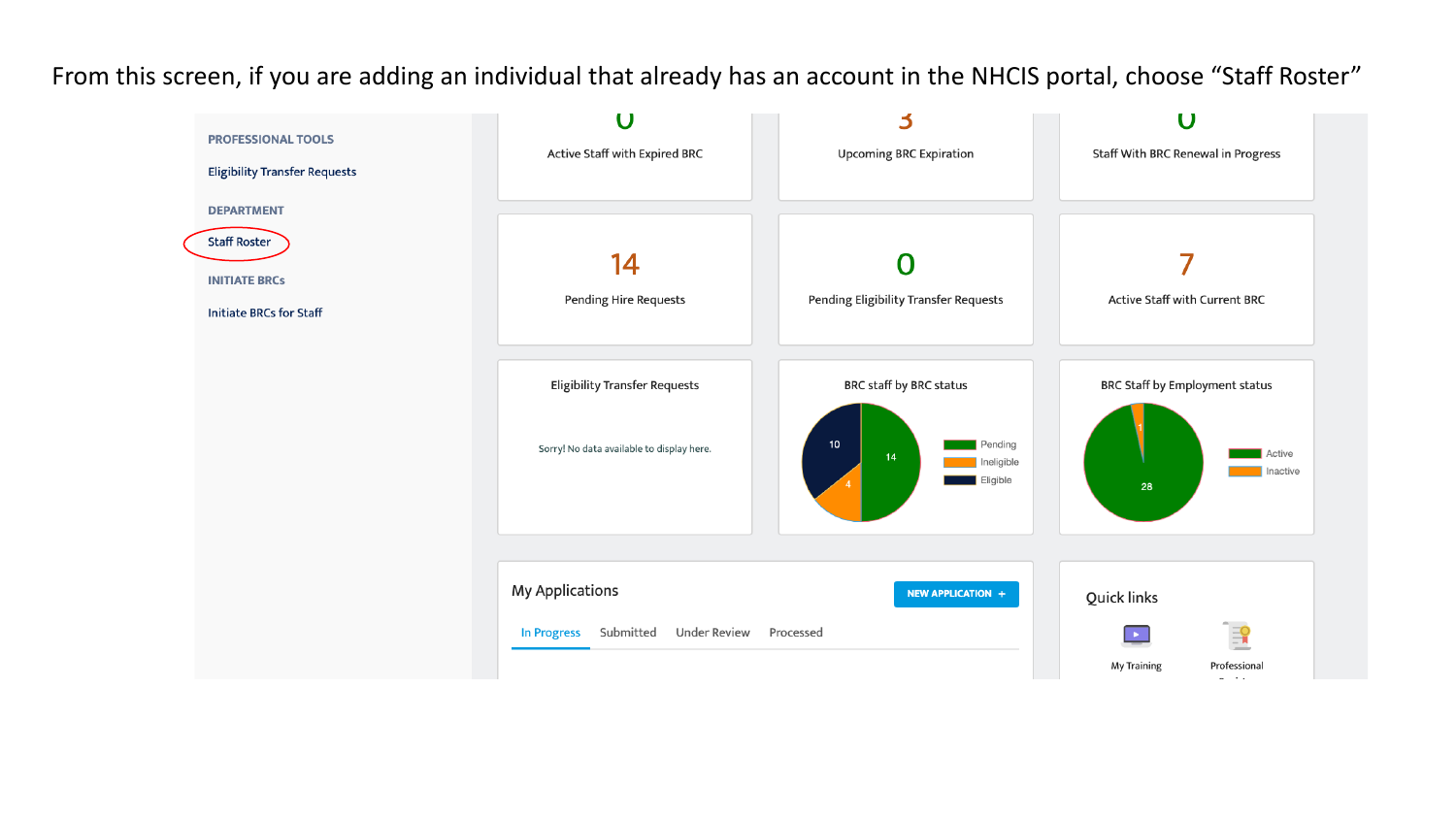## From "Staff Roster", click on "Add New Staff"

## **APPLICATIONS** « Back to Dashboard **My Applications Staff Roster Add New Staff Document Library** Browse, search and view staff members using the filters and fields below. **PROFESSIONAL TOOLS**  $\vee$  BRC Testing Program Center Based **Eligibility Transfer Requests Eligibility Transfer Requests Pending Hires Active** DEPARTMENT Staff Roster A B C D E F G H I J K L M N O P Q R S T U V W X Y Z Q Search to filter... All **INITIATE BRCs BRC Expiration Date Employment Status** Name **Hire Date Start Date** Eligibility Initiate BRCs for Staff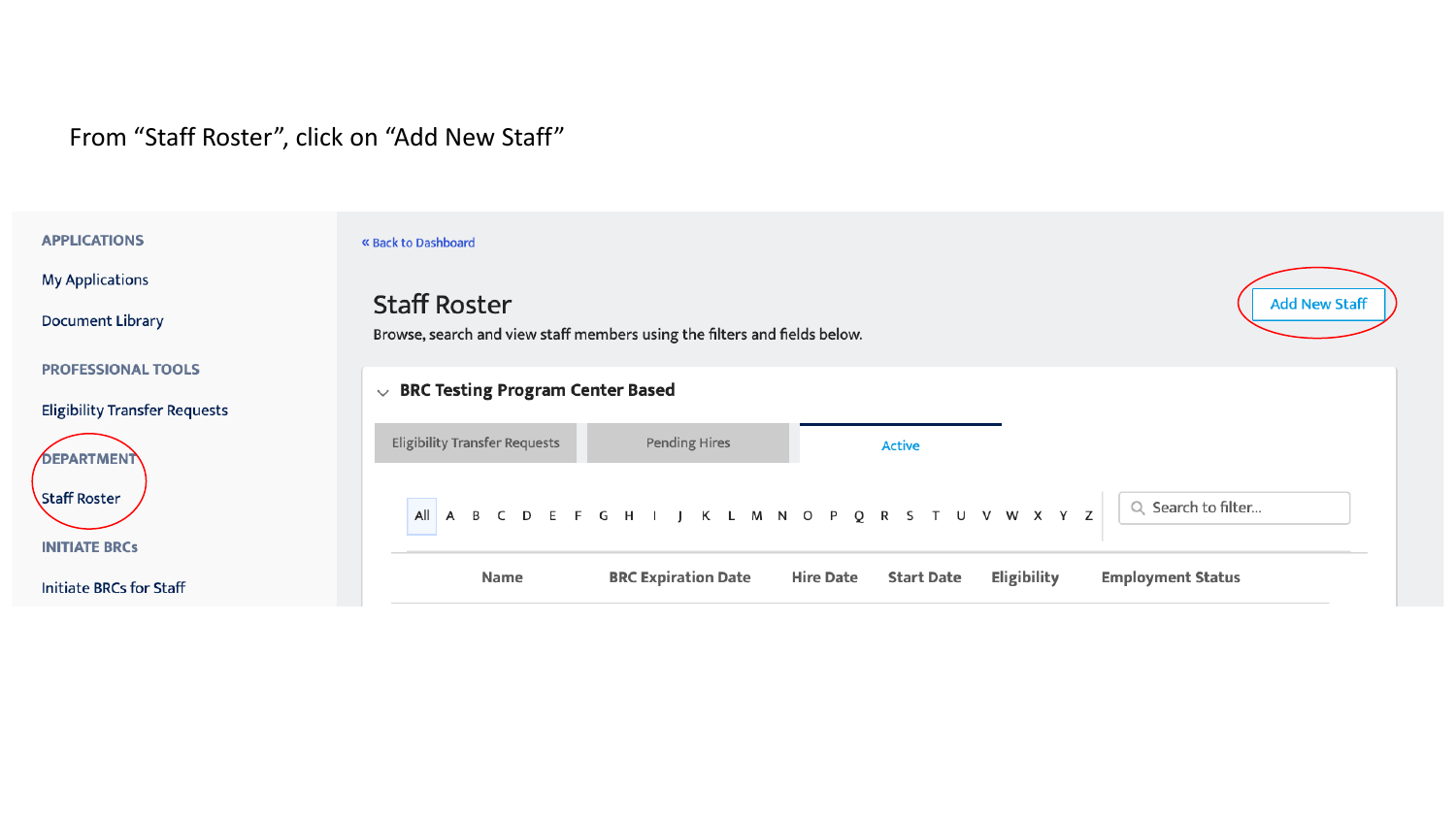The system identifies people by matching First Name, Last Name, Date of Birth, and Email address. What you enter here must match what your new staff used to register their NHCIS account.

| <b>Add New Staff</b>   |                              |        |      |  |  |
|------------------------|------------------------------|--------|------|--|--|
| *First Name            | *Last Name                   |        |      |  |  |
| *Email                 | *Date of Birth<br>mm/dd/yyyy |        | ▭    |  |  |
| *Role<br>Please select | Program Name<br>$\checkmark$ |        |      |  |  |
|                        |                              |        |      |  |  |
|                        |                              | Cancel | Save |  |  |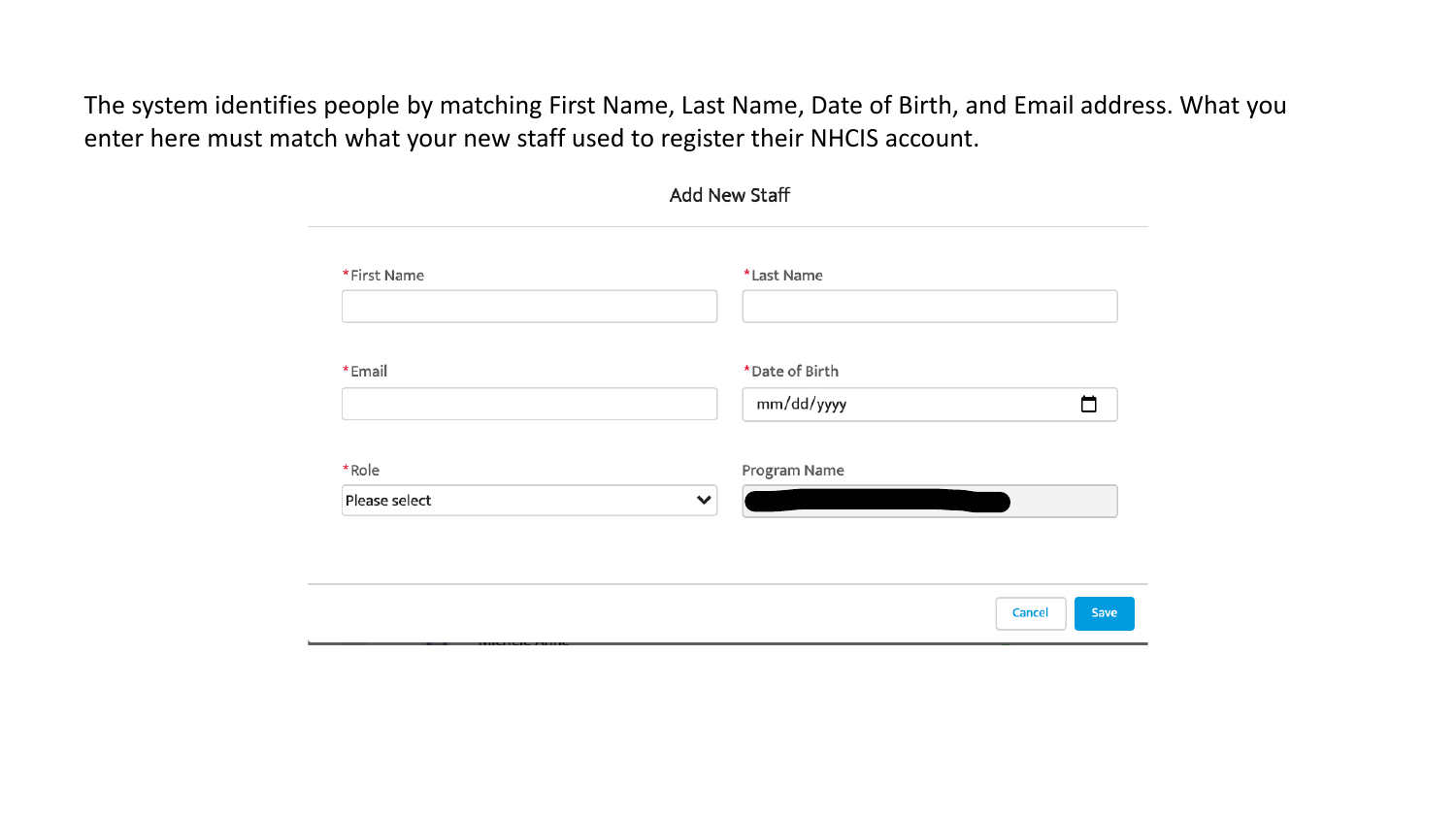If you are adding a household member OR staff who does not need a registry account and are not required to complete professional development (cooks, bookkeepers), you would choose "Other" or "Household Member" when selecting their 'Role".

V Please select Afterschool Assistant Group Leader Afterschool Group Leader Afterschool Project Leader **Afterschool Site Coordinator** fterschool Site Director pplicant/Owner enter Assistant Teacher nter Associate Teacher nter Director nter Lead Teacher ild Care Assistant mily Child Care Assistant mily Child Care Provider amily Child Care Worker lousehold Member **Institution Direct Care Staff Institution Program Director** Jr Helper Other Program Admin

## **SLAIL ROSLEI**

Adu

**Add New Sta** V Please select Afterschool Assistant Group Leader Afterschool Group Leader Afterschool Project Leader **Afterschool Site Coordinator Afterschool Site Director** Applicant/Owner **Pro: Center Assistant Teacher** Center Associate Teacher **BI** Prog enter Director Center Lead Teacher Child Care Assistant **Family Child Care Assistant Family Child Care Provider Family Child Care Worker Household Member Institution Direct Care Staff Institution Program Director** Jr Helper Other Program Admin

\*Las

\*Dat

 $m<sub>i</sub>$ 

**BR**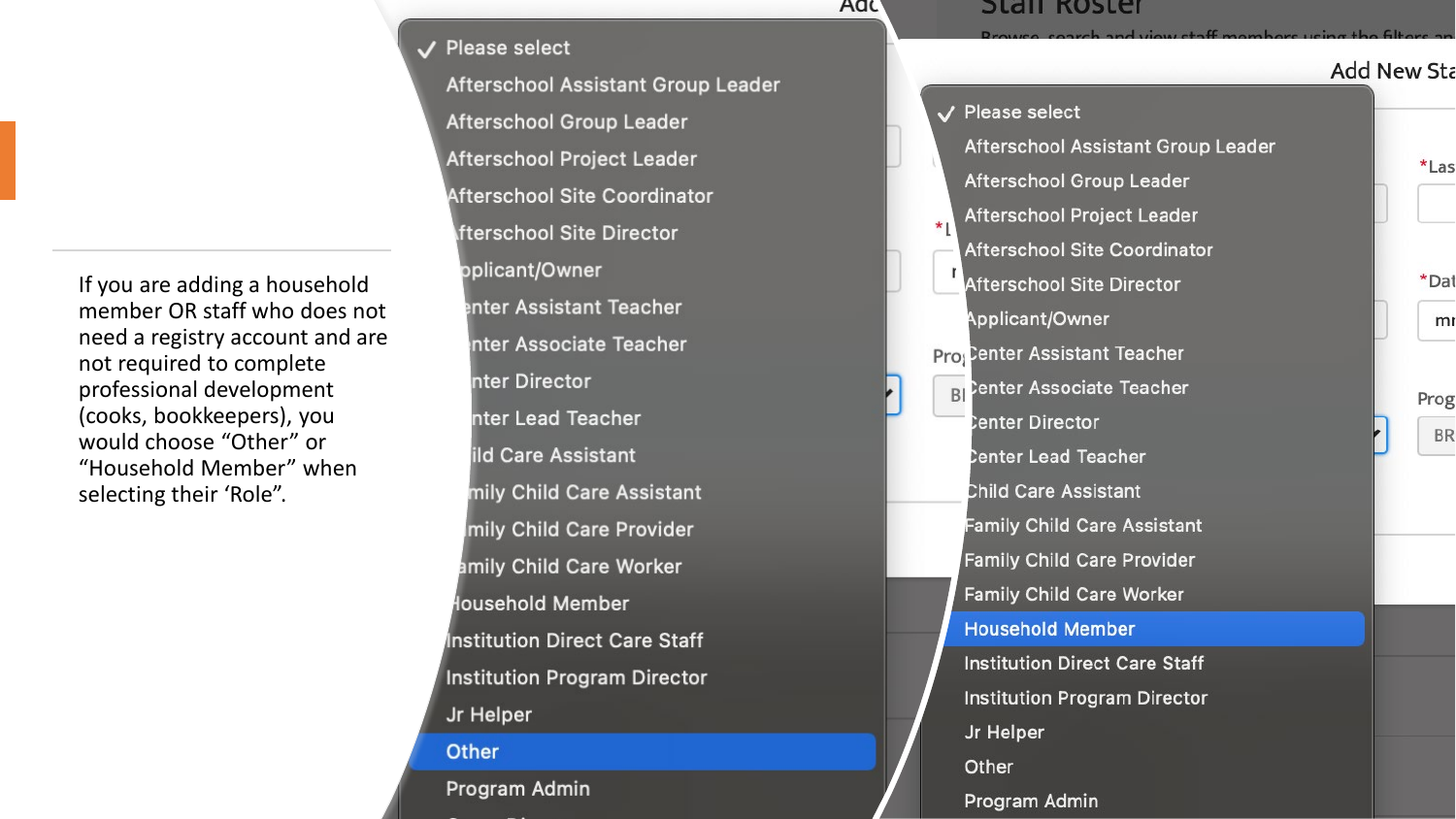If your new staff person is in NHCIS you will receive the following screen, you will add a Tentative Hire Date (which must be a date in the future, it cannot be the day you are adding them to your staff roster or any day prior), then select "Use this contact."

| <b>PROFESSIONAL TOOLS</b><br><b>Eligibility Transfer Requests</b> |                            | $\sim$ BRC Testing Program Center Based      |        |
|-------------------------------------------------------------------|----------------------------|----------------------------------------------|--------|
|                                                                   |                            | Add New Staff                                |        |
|                                                                   |                            |                                              |        |
| Name                                                              | <b>Tentative Hire Date</b> |                                              |        |
| Ally Grubbs                                                       | mm/dd/yyyy                 | $\Box$<br>Use this contact                   |        |
|                                                                   |                            |                                              |        |
|                                                                   |                            |                                              | Cancel |
|                                                                   |                            | <b>Executive</b> Mychelle<br>$1 - 1 - 1 - 1$ |        |